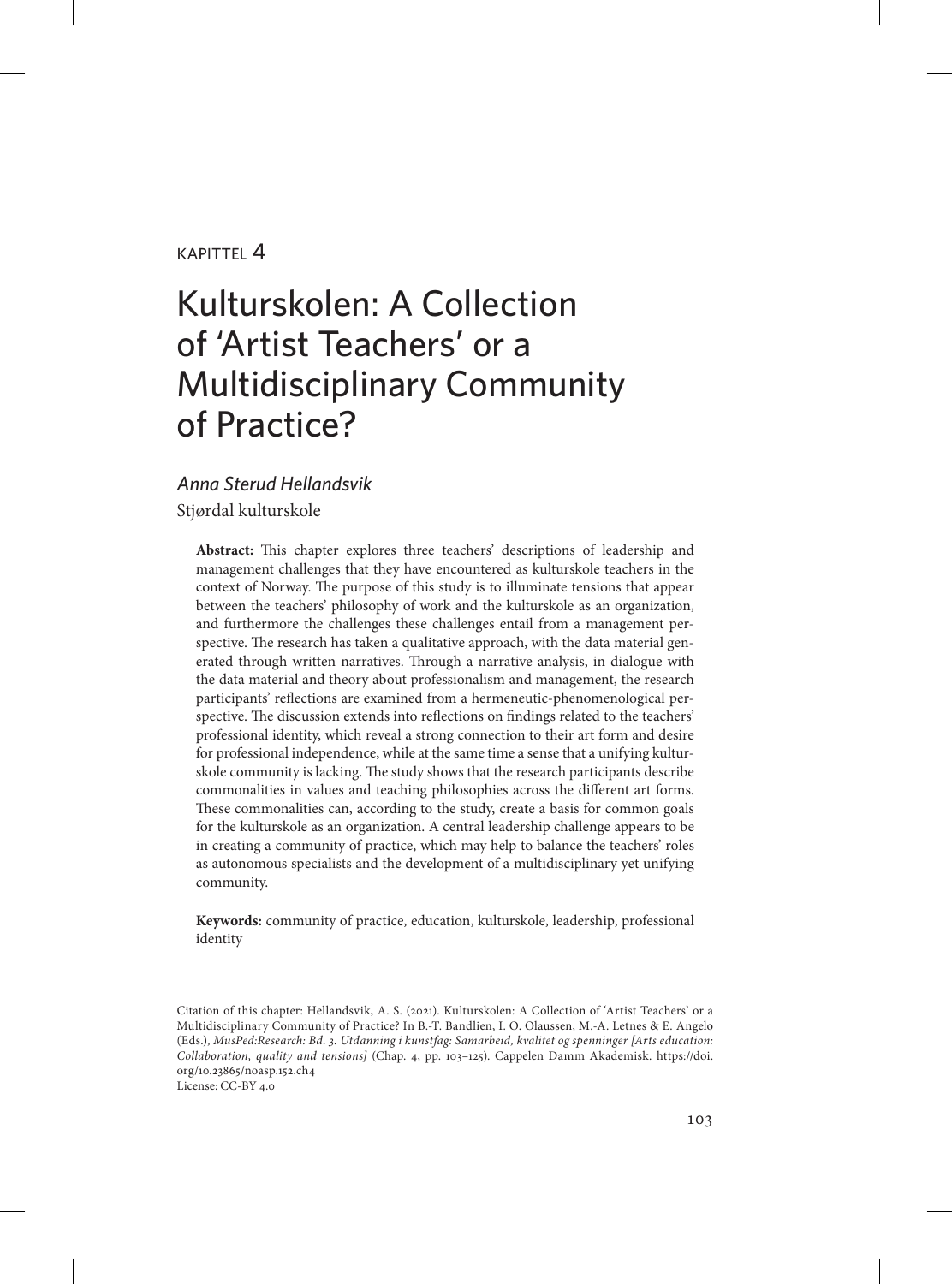*Monday starts with the kulturskole*<sup>1</sup> *'s staff meeting. For an hour we discuss an upcoming concert for the guitar pupils, the need for better ventilation in the visual arts studio, and how to recruit students to study classical instruments. I keep glancing at the clock – I am eager to get to work in the dance studio. The meeting ends, and after small talk with other teachers, I get to the dance studio. I feel at home. Today I have five classes, starting with the 4-year-olds working up to the 18-year-olds at the end of the night. My mind goes back and forth between planning the lessons for the groups and planning the upcoming performance. How will I get four-year-old little Sara to feel safe to let go of my hand today? What about my jazz class, some of the students are struggling with the new choreography, will they be ready in time for the performance? Should I do the costume fittings for the level two ballet class today? I might have ordered the wrong size of green tutus. I run over to the next studio, and ask my dance teacher colleague if she has heard from Lisa's parents about switching from my colleague's class to mine, or did it clash with her football training? I then remem*ber that I promised three of the graduating girls that I would give feedback on *their audition solos today. At 3 pm the first students arrive. The kids keep coming and going until I finish at 8 pm. On my way home I run through the classes in my head, making mental notes on how it went. My phone buzzes, reminding me of the meeting with the principal tomorrow morning. I need to prepare some thoughts on how the kulturskole can co-operate with local institutions. Maybe we should work with primary schools? Or maybe the elderly? I drive home, thoughts dancing in my head.* 

<sup>1</sup> The kulturskole in Norway is a location for performing arts education, which spans a wide range of artistic practices, teaching young children to older teenagers. The kulturskole in Norway started as music schools in the 1950's. They later included other arts subjects as dance, visual arts and theatre, and evolved into becoming multidisciplinary art schools. Exactly how and when this change happened is an unexplored part of history (Berge et al., 2019). In 2016, the Norwegian Council for Schools of Music and Performing Arts (Norsk kulturskoleråd) published a new curriculum framework plan for the kulturskole, *Diversity and deeper understanding,* and within this state that the kulturskole should provide both talent development for students at a high artistic level, but also provide a broad arts education for children and youth of any level. The curriculum framework is intended as a management tool and a foundation document for the development of national standards in the kulturskole sector (Norsk kulturskoleråd, 2016).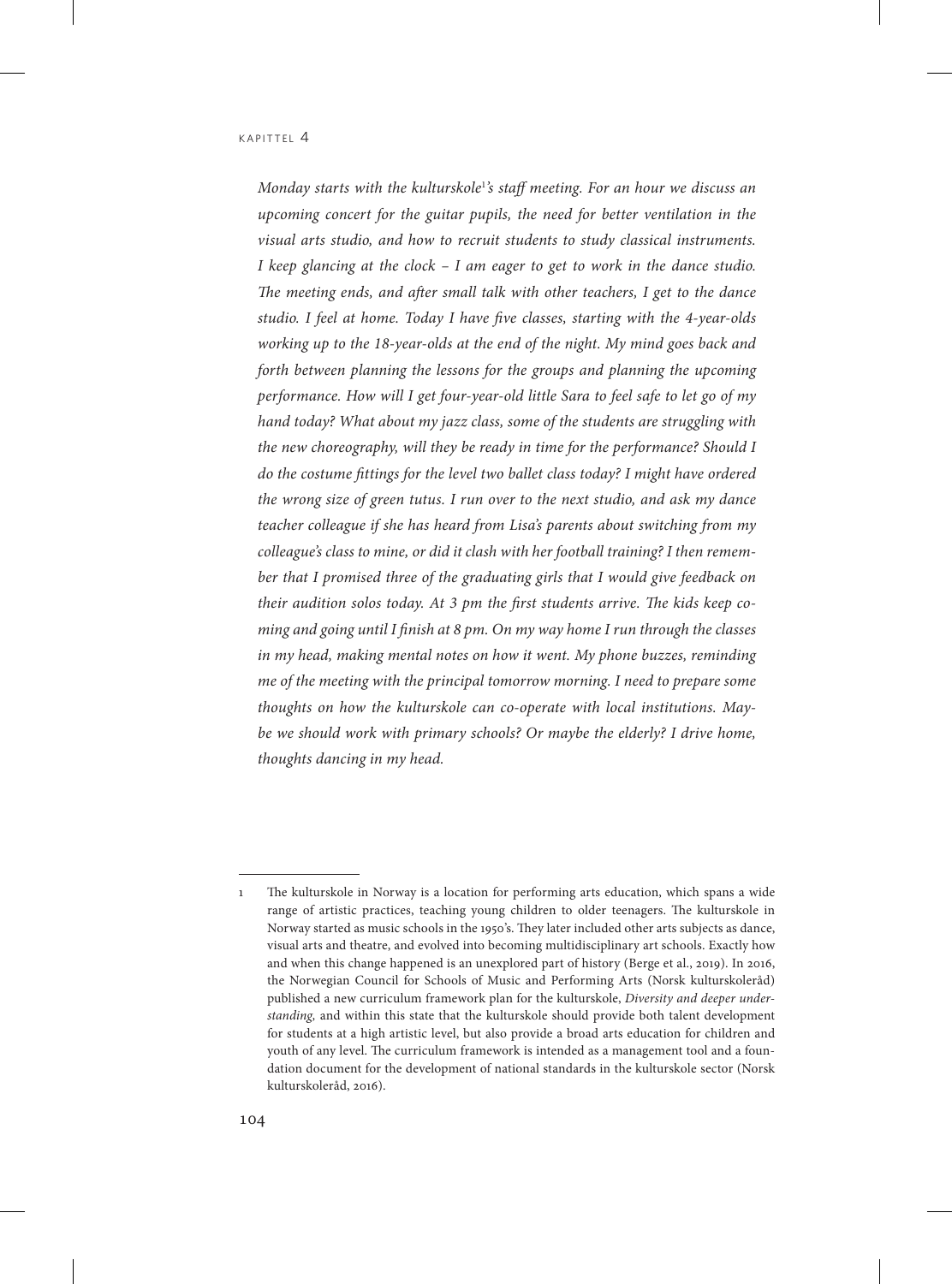This narrative is written from my own experience as a kulturskole teacher. Being a teacher in a Norwegian kulturskole means juggling several tasks at once. You must be a specialist in your art subject, with competency teaching beginners to pre-professionals. At the same time, you should have an understanding of being a part of a multidisciplinary school, a community of teachers from several art subjects. You must work autonomously and at the same time be able to co-operate with others. Tending to all of these aspects can lead to challenges, mismatches and gaps. At the same time, a finding noted by multiple researchers is that the kulturskole teacher often has a complex professional identity with a strong connection to their own art subject, but often faces difficulties holding many part-time positions and the need to take on several jobs (Aglen, 2018; Angelo, 2014; Björk et al., 2018; Holmberg, 2010; Jordhus-Lier, 2018). This challenges the opportunity to build the 'kulturskole teacher identity' (Aglen, 2018, p. 13).

In this chapter, I, as a researcher and a kulturskole dance teacher, explore some of these challenges and discuss the possibilities of building a more solid, integrated, and holistic kulturskole community. I ask the question: *How do three teachers from one kulturskole describe their professional identity as kulturskole teachers, and how does this integrate in building the kulturskole as a community of practice?*

# **The kulturskole's building blocks: Teachers and community**

One of the two central themes explored in this research is the kulturskole teacher's professional identity, and I have sought to explore how teachers from different art subjects describe their identity. Professional identity theory is a widely considered in kulturskole related research (Aglen, 2018; Angelo, 2014; Jordhus-Lier, 2018). Heggen (2008) points out that identity is essential in relation to professions, essentially shaping who you perceive yourself to be and belong with.

Kulturskole teachers in are part of an arts education profession which includes people from diverse fields, involved in the training and knowledge transfer of arts practices. Each art subject has its own diverse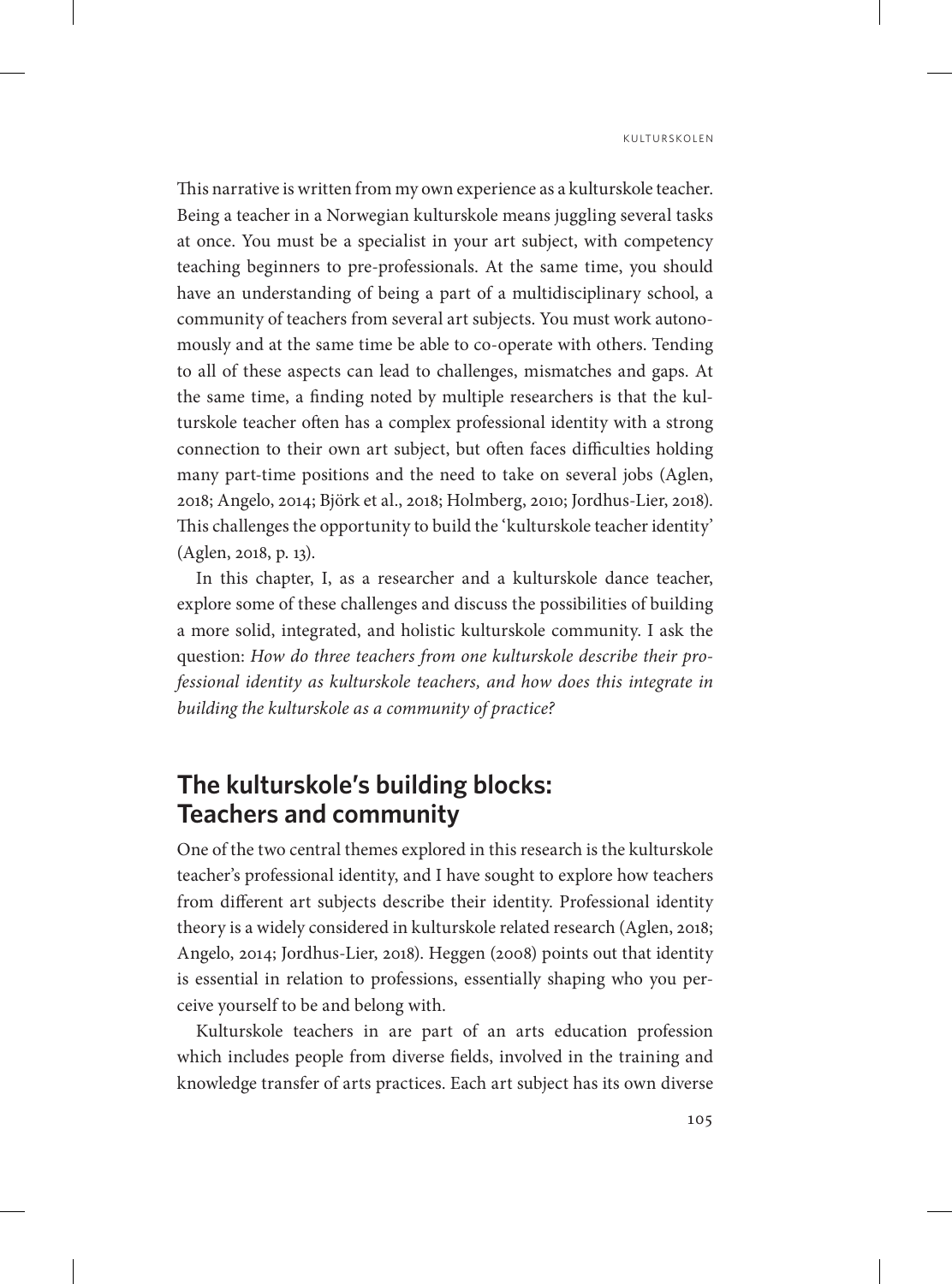field of expertise and knowledge, and therefore diverse knowledge bases, subject-specific techniques, practices and methods make up who and what an arts educator might be (Angelo, 2014). Although the term 'arts educator' can embrace breadth of practice and experience, titles such as musician, artist, music teacher or dance educator are often perceived as more descriptive of individual arts educators. Though kulturskole teachers are a part of the arts education profession, there is currently no Norwegian education that directly addresses the practice of becoming a kulturskole teacher. There are tertiary programmes educating teachers in dance, visual arts, music, and theater, but not to become kulturskole teachers specifically. It can also be noted that many of these tertiary study programmes combine a pedagogical and performance focus, where students learn to be both performers and teachers. This dual focus extends into the professional life for many arts educators, where combined educational and performing activities are common (Berge et al., 2019).

The term 'artist teacher' is used to describe those who find themselves balancing the professional roles of teacher and artist (Hatfield et al., 2006). With these dual professional roles, the artist teacher not only seeks meaningful feedback on his/her role as a teacher, but also recognition as an artist. This duality could also include a form of internal or external conflict when balancing the two professional roles. Valsdóttir (2019) discusses how artist teachers describe challenges when their roles as teachers leads to a devaluation as artists, especially from members within the arts field. While there are tertiary qualifications in arts education in Norway, there is no formal accreditation required for art educators working in kulturskoles (Angelo, 2014). The field is characterized by many informal rules, traditions and spaces for personal nuances; therefore, leaving space for the 'artist teachers' to shape their own work.

The second central theme in this research connects to ideas of community in the kulturskole. The notion of community connects to the management of the kulturskole and the teachers' descriptions of leadership and management challenges. Previous research about the Nordic kulturskole and leadership shows the complexity of leading a multidisciplinary organization, both in regards of meeting the expectations in the curriculum, the kulturskole's collaborators, the municipality as a school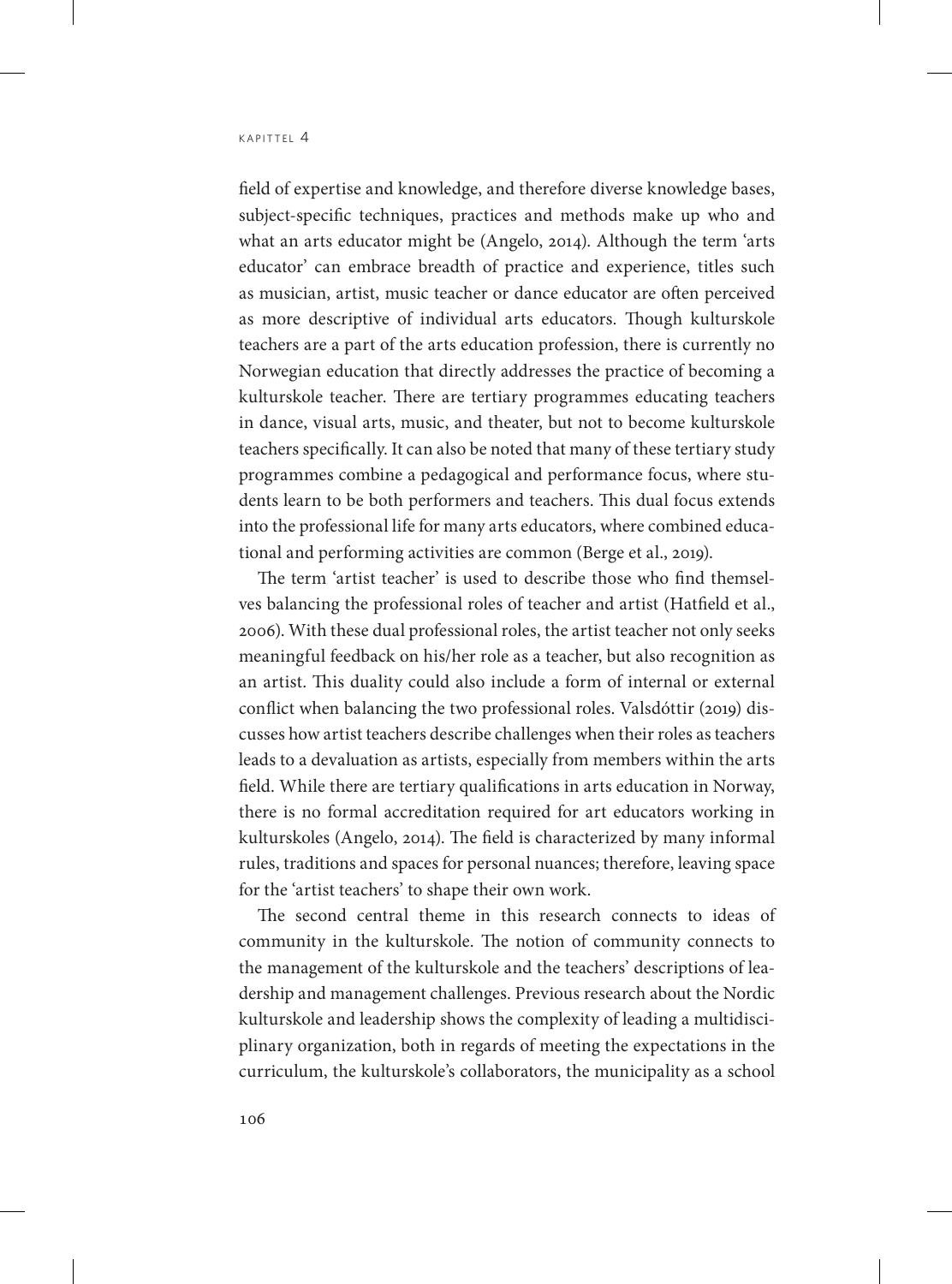owner and the society the kulturskole is a part of (Emstad & Angelo, 2018; Jeppsson, 2020; Tillborg, 2017; Waagen, 2015). In this research I explore the possibilities of kulturskole teachers forming a 'community of practice' through their shared passion of both executing and educating arts subjects.

Wenger (2011) defines the concept 'community of practice' in the following way: "communities of practice are groups of people who share a concern or a passion for something they do and learn how to do it better as they interact regularly" (p. 1). A community of practice refers to a social learning partnership between those who are defined as members. Wenger (2011) describes how the community of practice should be based on three elements: the domain, the community and the practice. I question: Could these three elements be defined in the kulturskole, creating a basis for a community of practice that integrates different art subjects, a place for discussion, development and sharing of experience?

# **A methodological approach to explore the experiences of three kulturskole teachers**

This research takes a qualitative approach to explore the research query: *How do three teachers from one kulturskole describe their professional identity as kulturskole teachers, and how does this integrate in building the kulturskole as a community of practice*? To gather empirical material for the study I invited three teachers from the same kulturskole to participate in this research.

The kulturskole chosen for this study can be characterized as medium sized, with approximately 1000 pupils and 25 teachers. A large number of the teachers at this kulturskole have part-time positions at the institution, which is typical for the kulturskole field. The subjects offered at this kulturskole are dance, drama, visual arts and music, with music serving as the largest subject. The kulturskole has most of its activity located in the same physical location – a centre for cultural activity. In addition, some of the kulturskole's activities are also held at local schools and kindergartens.

The three teachers serving as research participants represent different subject areas within this specific kulturskole: dance, visual arts and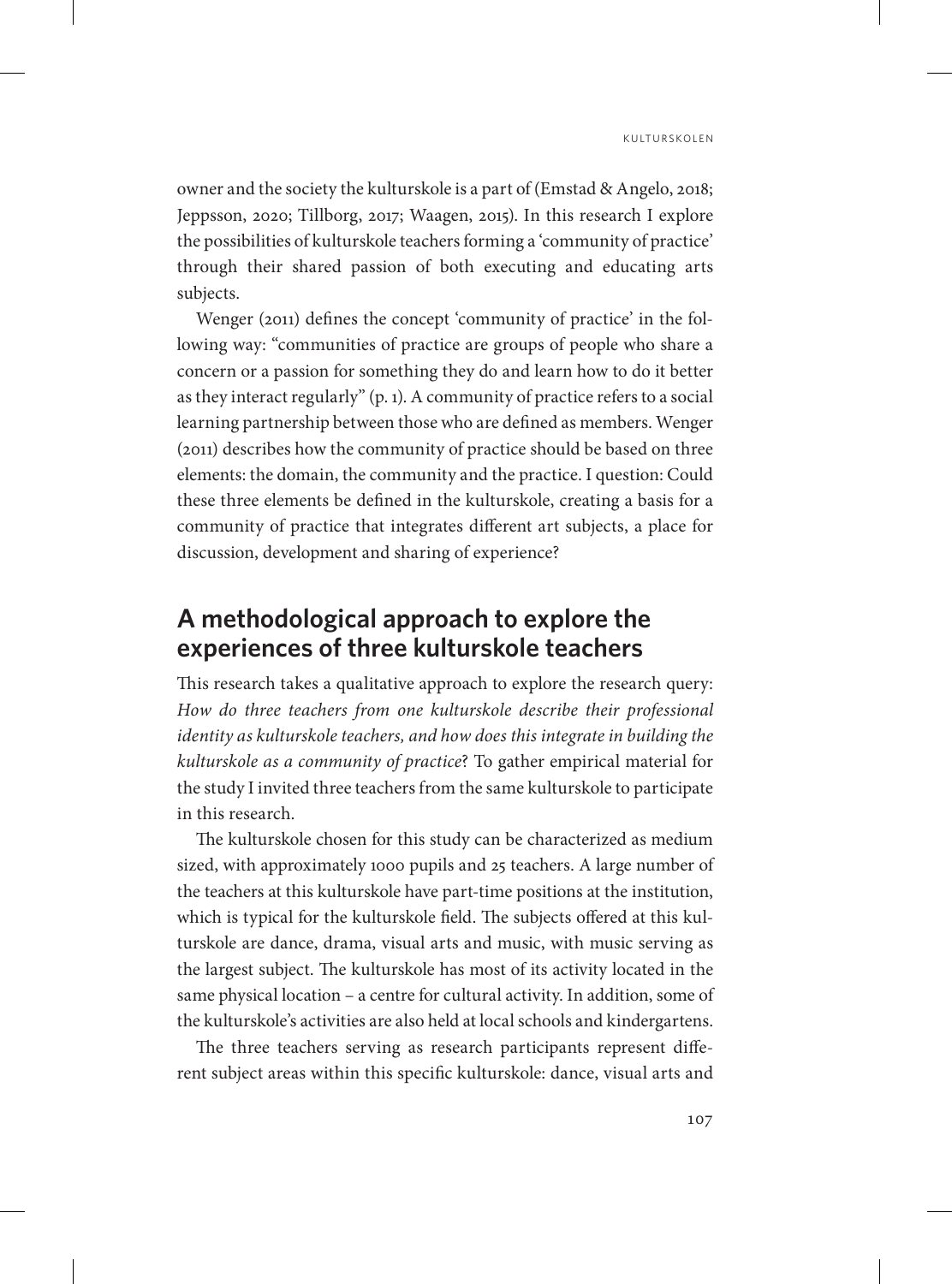music. The participants are anonymous and referred to as*: the dance teacher*, *the visual arts teacher*, and *the music teacher.* Prior to the study commencing, the research participants were presented with an informed consent form, which communicated the purpose of the study, the themes for the reflection letter they were asked to offer, and how the material they shared would be used in this research. The participants could at any time choose to withdraw from the study.

Data from the three participants was generated through a reflection letter. The participants completed the reflection letter individually. The reflection letter asked questions that considered three themes: their work situation, their professional identity, and their views on autonomy and leadership. Using such an approach, I sought to obtain nuanced descriptions of the participants' thoughts and experiences in line with a phenomenological approach. I then interpreted the participants' answers using theory and my preunderstandings, which can be viewed to be in line with a hermeneutical approach.

In the interpretation process I created meaning between my own theoretical and practical understanding, and the participants' responses in their reflection letters. I sought patterns consistent with my theoretical foundation, while at the same time remaining open to new questions that emerged. As these new directions emerged, I moved between interpreting individual parts of the data and interpretation of the material as a whole, as guided by the framework of a hermeneutic circle (Jacobsen, 2015). Johannessen et al. (2011) describe the hermeneutic circle as a process where interpretation consists of ongoing movement between the material interpreted, the context of interpretation and the researcher's own preconceptions. Based on this, I would describe this study as a phenomenological-hermeneutic approach, in the sense that I consider reality and knowledge as something socially created, negotiated and thus to a certain extent negotiable. I do not approach this research as an essentialist, seeking some 'inner core' of what the participants describe. Instead, I am focused on how the participants construct and articulate their experiences and perspectives.

The reflections from the three participants were analysed using a narrative multi-step approach. The first step involved reading the participants' responses and identifying key words and concepts to try to capture the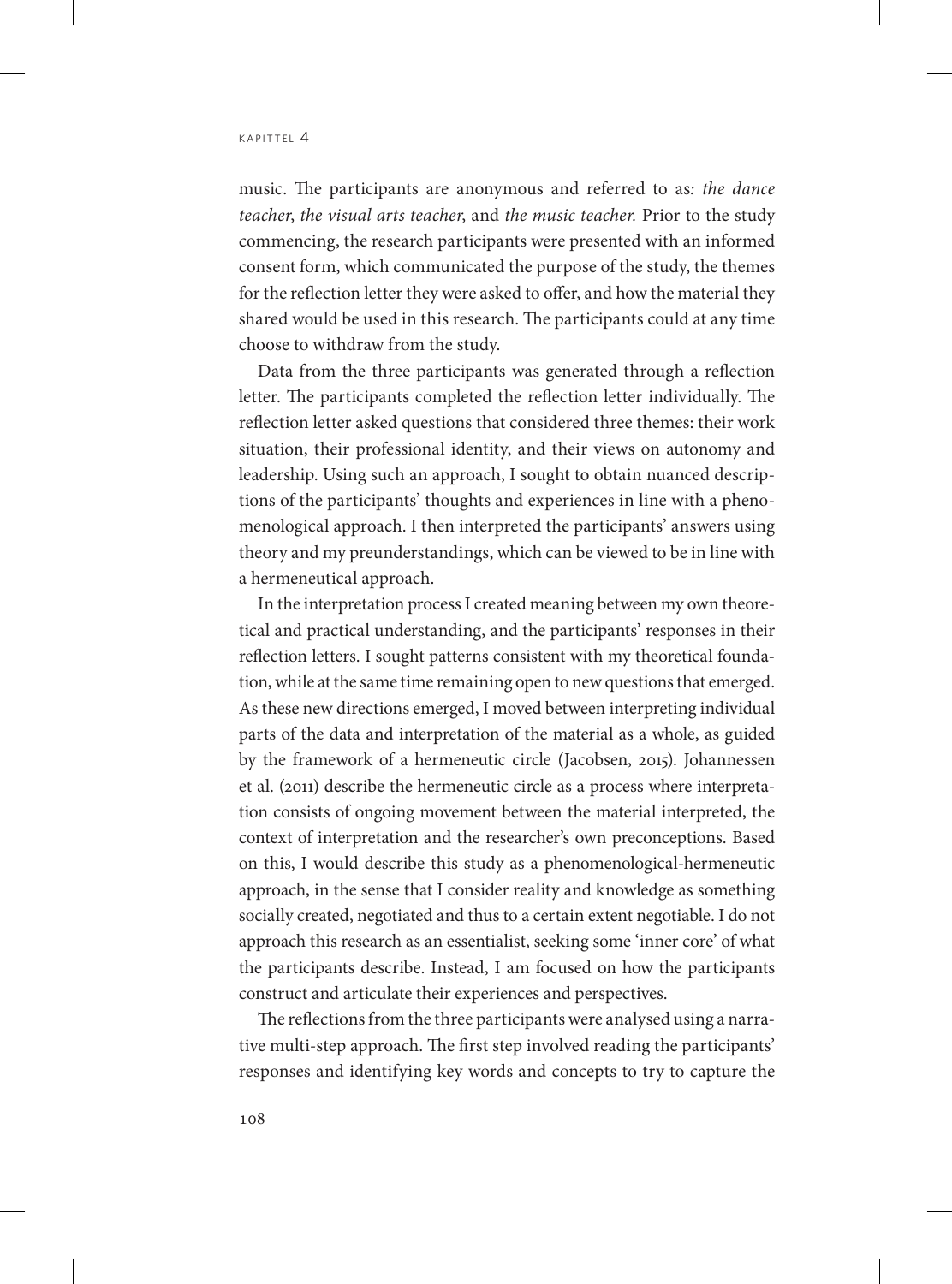essence of what was being described. The resulting key concepts included: professional affiliation, competence, autonomy, and community. In continuation, I linked the participants' responses to themes and configured narratives based on these themes, guided by the key concepts. Based on these narratives, I have drawn out themes to discuss within this chapter.

It is important to note that my background as a kulturskole teacher has informed this study, with the direction of the research being influenced by my own pre-existing beliefs, knowledge, and expectations. The theoretical foundation of the study therefore sits between empirical and theoretical, and with this has an abductive, reflexive approach.

I have taken a reflexive approach to research design, recognizing my roles as both a researcher and kulturskole teacher, and how I may have influenced all aspects of data generation and interpretation. Alvesson and Sköldberg (2008) point out that in reflexive research, the researcher must consider how they work with the data, and how their own frame of reference and preconception might open up insights while at the same time potentially overshadowing other findings.

In my view, research on the kulturskole field should be guided by an in-depth knowledge of the unique nature of the kulturskole. I believe that my knowledge of the kulturskole's structures, culture, language and history is an asset in this type of research, while the reflexive methodology helps to acknowledge the related. It has been important to be conscious of the challenges my position might bring, in the sense that I have a personal connection to the research context. Although my personal background as a kulturskole teacher has been beneficial for gaining an in-depth knowledge on this topic, it can also be viewed as a limitation to the study. It is also significant to note a further limitation where this research only focuses on one specific kulturskole. This means the findings in this research might not be transferable to all the Norwegian kulturskoles – especially given how kulturskoles can vary in size, scope and organization.

# **The stories of three kulturskole teachers**

The following sections of this chapter shares three narratives from the three teachers' written reflections. First the dance teacher's narrative is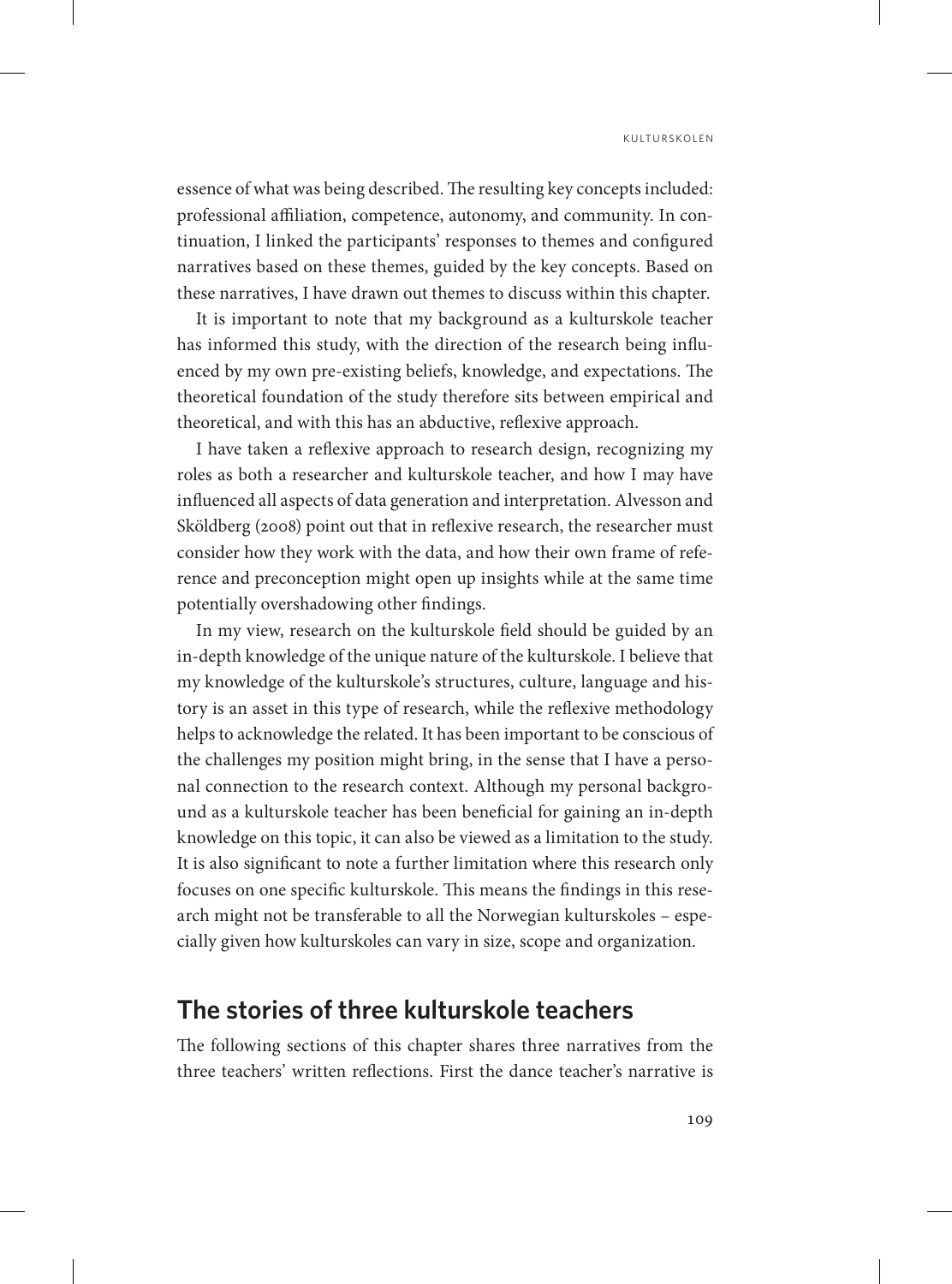offered. This is then followed by the narrative from the visual arts teacher. Lastly, the narrative from the music teacher is presented.

### The dance teacher

The dance teacher describes how a 'good' kulturskole teacher creates inquisitive, critical-thinking and exploratory students who work well alone and in collaboration with others, and provides the tools needed to develop in their subject. The dance teacher said, "My main task is to provide meaningful education for children and young people".

'Dance educator', 'dance artist' and 'team player' are terms the dance teacher used to describe herself. She noted:

Before the day starts, several hours have already been spent in the dance studio to prepare and plan the day's teaching. It is important for me to give the students a solid introduction to the subject through a comprehensive and well thought out teaching programme.

The dance teacher talked about how during one week she teaches over 200 students, in different dance genres, age groups, levels of skill and motivations to participate. She shared: "The fast shifts and big contrasts require a lot of effort as an educator. When I say goodbye to the 16-year-olds after their jazz class, the 3-year-olds are ready and excited at the door".

The dance teacher went on to explain: "I feel that I am academically strong in my field and with experience gained good competence in what students should learn at different times based on age, level and genre". The dance teacher describes how the teaching work she engages with is largely autonomous, but that she collaborates a lot with a dance teacher colleague in the same kulturskole. She notes: "Fortunately, we are two dance teachers in this kulturskole. This collaboration is very valuable, both in terms of professional discussion and exchange, but also for job satisfaction. Having someone to play ball with I think makes everyone better".

The dance teacher shared how she would like the principal to be involved in educational work, for them to acquire an understanding of the subject. She said: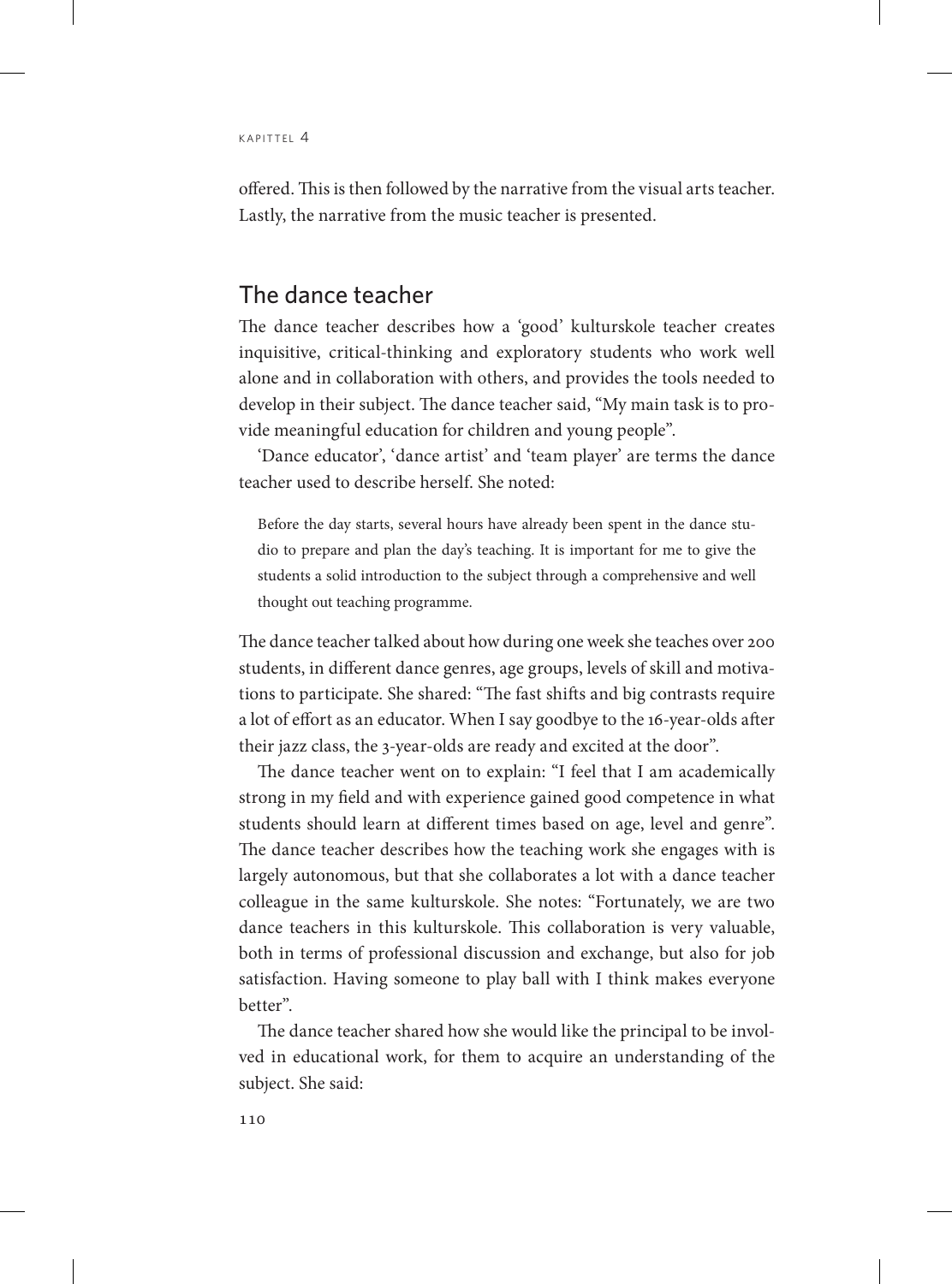The principal does not need (and perhaps should not either) take part in taking decisions about the educational work, as it is the teachers who have the main competence here, but I think the principal should be included to develop a good knowledge of what is going on in the dance studio.

She points out how kulturskole subjects are largely different, and that it can be a challenge for the principal to have a sufficient knowledge of everyone. The dance teacher notes: "Kulturskole principals have an important task in representing the different subjects with equal value". The dance teacher describes how the kulturskole should be a multidisciplinary community with a common mission, and with a framework plan as a common management document. The dance teacher said: "It is important that the principal takes good care of the teachers and is aware of the workload required by us in various subjects."

### The visual arts teacher

'Educator', 'artist', 'art coordinator' and 'art coach' are all terms the visual arts teacher used to describe herself. The visual arts teacher explained how she is keen to have a good dialogue with her students, saying: "In order to strengthen the students' skills, connection and safety must be in place […] High academic competence, didactic and methodical variety are important aspects in my work".

When describing her subject, the visual arts teacher makes it clear that her connection to the subject is of great value to her. She describes how in a kulturskole context, visual arts are a small subject, and she yearns for increased understanding of visual arts and equality between all subjects in the kulturskole. The visual arts teacher has an important connection to a community with visual arts teachers from other schools through online sharing. Although several visual arts teachers are employed at this one kulturskole, collaboration and common meeting places are difficult due to them being employed in small positions and therefore having several workplaces during the week. The visual arts teacher said: "Meeting with other colleagues in the kulturskole is more just a benefit for the psychosocial environment", when responding to questions about their community connection.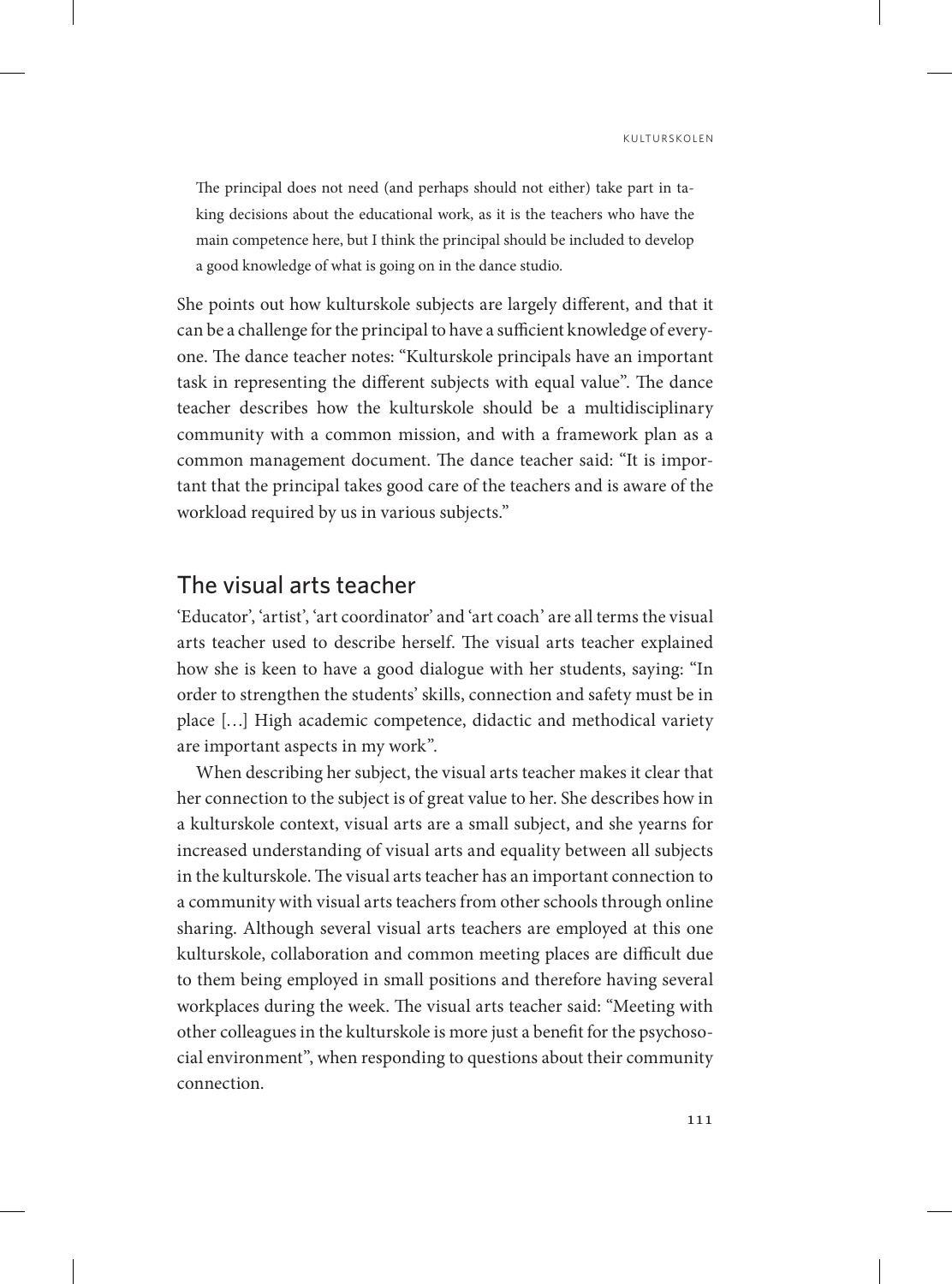The visual arts teacher reflected on the question of what makes a 'good' kulturskole teacher, and expressed qualities of curiosity, the ability to listen, being adaptable and willing to learn. She said: "As a kulturskole teacher we do not have the pressure of giving our students grades or having to measure their abilities, like in elementary school. We can direct our teaching per the needs and development of the students". On questions about describing her teaching she expressed that: "I often let the students take part in shaping the teaching, by letting them come up with wishes".

The visual arts teacher says that there is limited disciplinary breadth in the kulturskole's administration, where all administrators have backgrounds from music education. Her opinion is that the administration does not have full knowledge of and insight to the different art subjects. She says this might be problematic. The visual arts teacher shared a wish to be autonomous in designing content for her teaching, but elaborated that finances and available resources govern how the classes can be designed, explaining: "So much more could be done, but unfortunately we do not have sufficient time and finances available".

### The music teacher

According to the music teacher: "The kulturskole teacher should, with his professional competence, develop awareness, understanding and skills in his students, in a broader cultural perspective than only technical skills in an aesthetic subject". He goes on to explain that "A good kulturskole teacher gives a lot of himself in his work, but never needs to assert himself professionally or personally in meeting with the students". The music teacher explains how he emphasizes being professionally strong and confident in his own skills, both as an educator and as a practitioner, noting: "The great kulturskole teacher is a role model who shares from his own competence, experience and personality without losing focus on the fact that it is the student's learning and development that is central". The music teacher describes himself as 'committed', 'musician', 'creative', 'tired teacher, and 'social'. He says, "I have a great interest in my art subject and am keen to convey this to my students".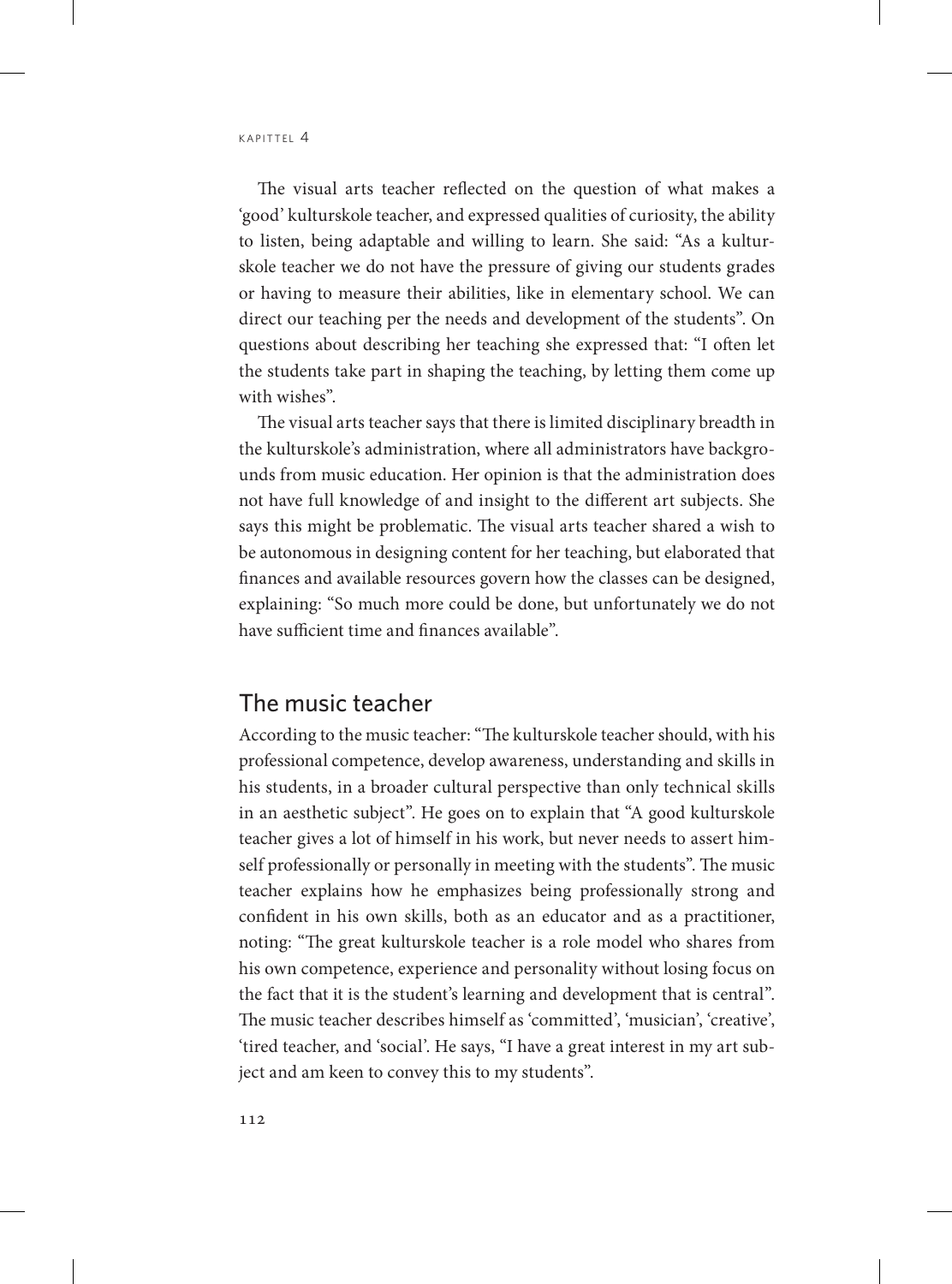During his week, the music teacher meets students of different ages and skill levels and teaches students individually and in small or large groups. He experiences several changes in teaching premises, saying, "the rapid shifts and large variations are challenging". He is concerned about creating good meetings with the students, both related to the art subject itself, but also connecting to the student's personality, sharing that "it can sometimes be tiring to always be the one who must drive the content of these meetings".

The music teacher sees it as a strength that this kulturskole has several teachers in the same subject. Though he points out the potential to utilize this better by taking advantage of the individual teacher's specific competence and coordinating this in a subject curriculum. He describes parts of the kulturskole organization as an important community for him, both for professional development, but also for valuable social relations with colleagues. He works closely with several colleagues during his work week and finds this a good change to individual work.

The music teacher reflects on the principal's role in the kulturskole, saying:

The principal's job has many aspects to relate to, this can lead to the follow-up of us teachers being sporadic and thus a little superficial. I want the principal to be a clear leader of the kulturskole, who can clarify questions, challenges and situations we may encounter with many teachers, students, parents and other actors.

The music teacher describes his work as largely autonomous and points out challenges within this: "I find it challenging to create quality teaching arrangements over a long period and could have benefited from more guidelines on didactic and methodological choices in the teaching". The music teacher wants the principal, in collaboration with the teachers, to develop a clear vision and content for the kulturskole as one collective unit, which in turn could help set guidelines and frameworks for the teachers' autonomous work. He said: "Having said that, I think that the principal's more direct involvement must be in proportion to the principal's level of knowledge about the topic or subject in question".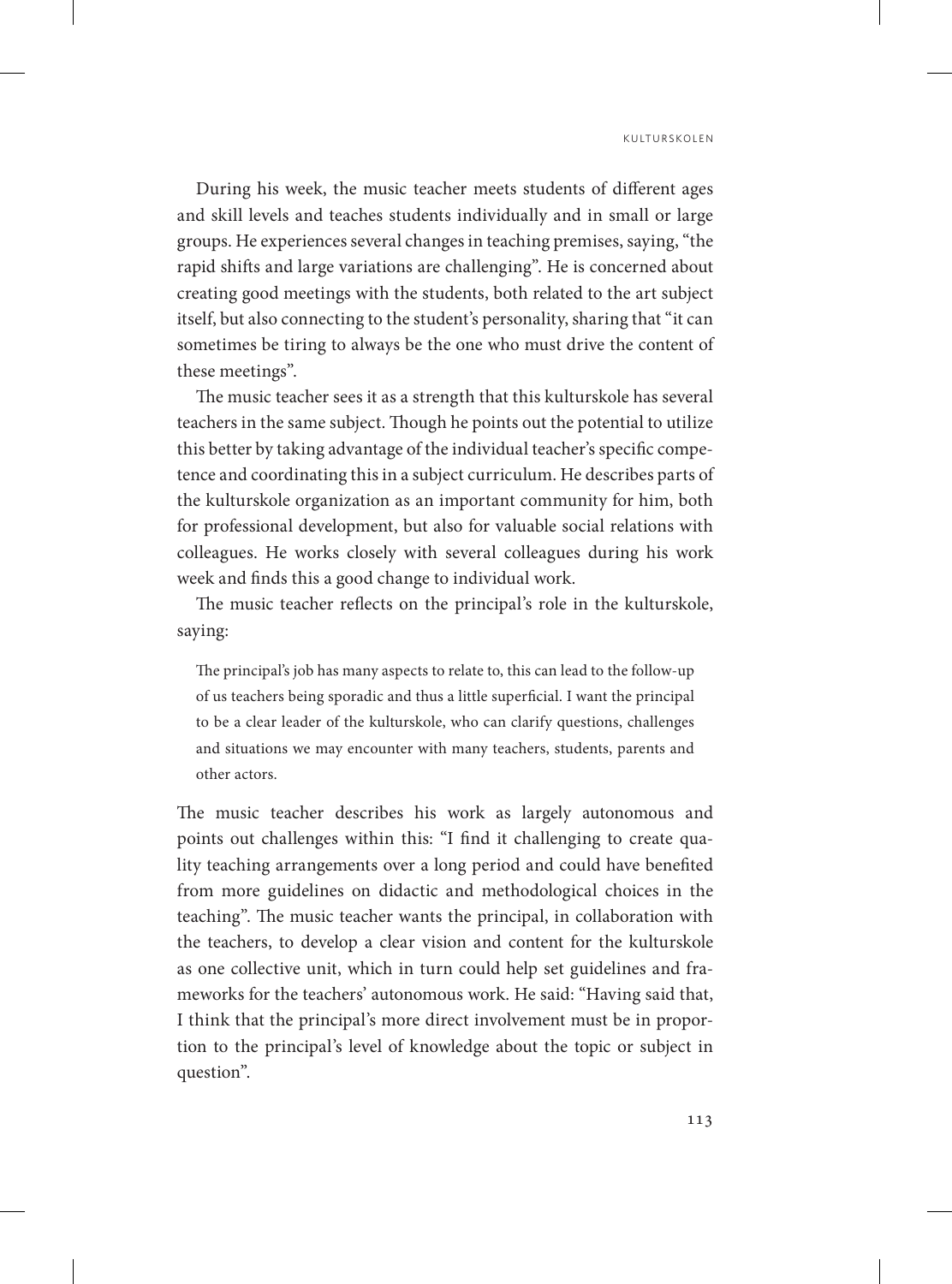# **Analyzing and discussing ideas of identity and community**

In the following sections I identify key discoveries in the empirical material drawn from the analysis of the written reflections offered by the three teachers. The discoveries are identified under two themes: Discoveries related to the kulturskole teachers' professional identity; and discoveries related to the kulturskole as a community of practice.

I then offer a discussion exploring the friction between the teachers' professional identity as artist teachers, with a strong connection to their art subjects, confidence in their competence and an expectation of autonomy, and at the same time a desire for a unified kulturskole community. Through the discoveries from the participants' experiences, I discuss how it may be possible to create a balance so that the kulturskole becomes a unified multidisciplinary organization, which both safeguards the teachers as autonomous subject specialists and provides the opportunity to participate in a comprehensive, educational community.

# Discoveries related to the kulturskole teachers' professional identity

This research reveals that the three kulturskole teachers describe a professional identity emphasizing a strong connection to their artform. Their education and way into the profession seems to have had an impact on the formation of their professional identity and they refer to themselves using terms such as 'dancer', 'artist' and 'musician', in addition to 'dance educator', 'art teacher' and 'music teacher', often combining dual roles.

All three kulturskole teachers emphasized their professional competence and the explicit knowledge that underlies their professional practice. In the context of being confident in their own competence, all three teachers describe an expectation of being autonomous in their work. When asked if they want the principal to be involved in the design of teaching programmes, all three teachers responded that they did not want a high degree of direct involvement from the principal. It is suggested that the principal could be included in forming guidelines for the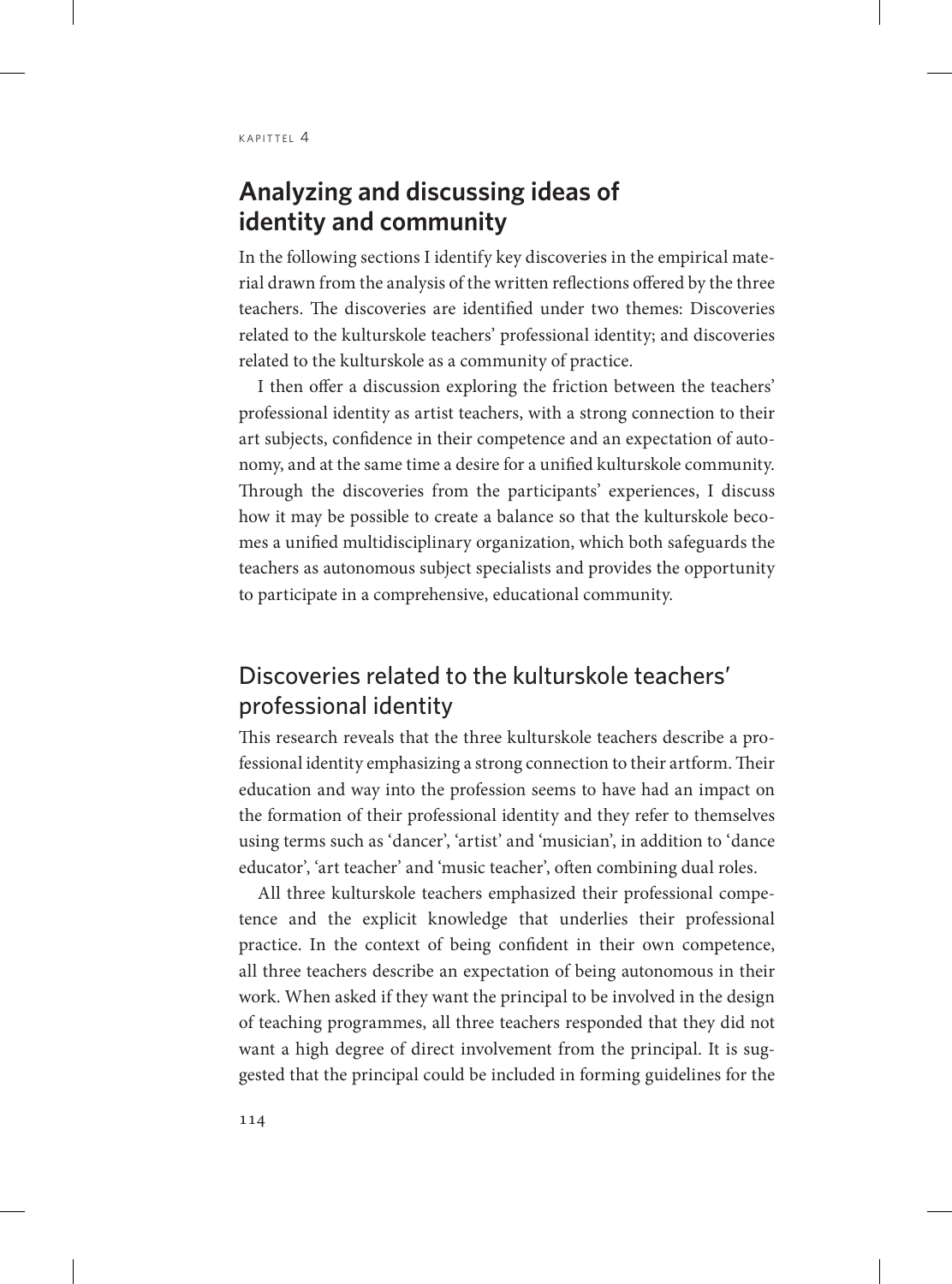pedagogical work, but that the teachers should maintain their autonomy in shaping and delivering this based on their specialist competence. The teachers regard the principal responsible for the kulturskole on a more administrative level.

The teachers cite subject-specific challenges in their work life related to issues such as available resources for the visual arts teacher, or rapid shifts between teaching locations, genres and the students' level and age for the dance teacher and music teacher. Even though the teachers seem most concerned about the specifics relating to their subject, they also describe aspects that can be seen as 'universal' for all subjects at the kulturskole. They emphasize being committed to taking care of their students in the best possible way, both academically and socially. They describe values that should be safeguarded through arts education in the kulturskole, where students should be given tools to develop their curiosity and exploration in the subject. Within this it seems that the teachers have a desire to educate the 'whole person'. These discoveries show that the teachers' professional identities are connected to their specific art subject, both as artists and teachers, but are also connected to being an arts educator more generally. These aspects could help to build the professional identity as 'kulturskole teachers' without being subject specific.

# Discoveries related to the kulturskole as a community of practice

Discoveries related to the theme of the kulturskole as a community of practice show that this is described in different ways by the three teachers. They all describe a need for a stronger kulturskole community that connects the teachers together across subjects. Their most important collegial community is mentioned to be other teachers in their specific art subjects. The kulturskole community is described as almost 'random', based on which colleagues one might happen to meet during any given day. The teachers expressed a desire for a more distinct kulturskole community, and a common educational foundation with inclusion criteria across disciplines – a community where colleagues meet not just for social benefits, but also for learning and sharing.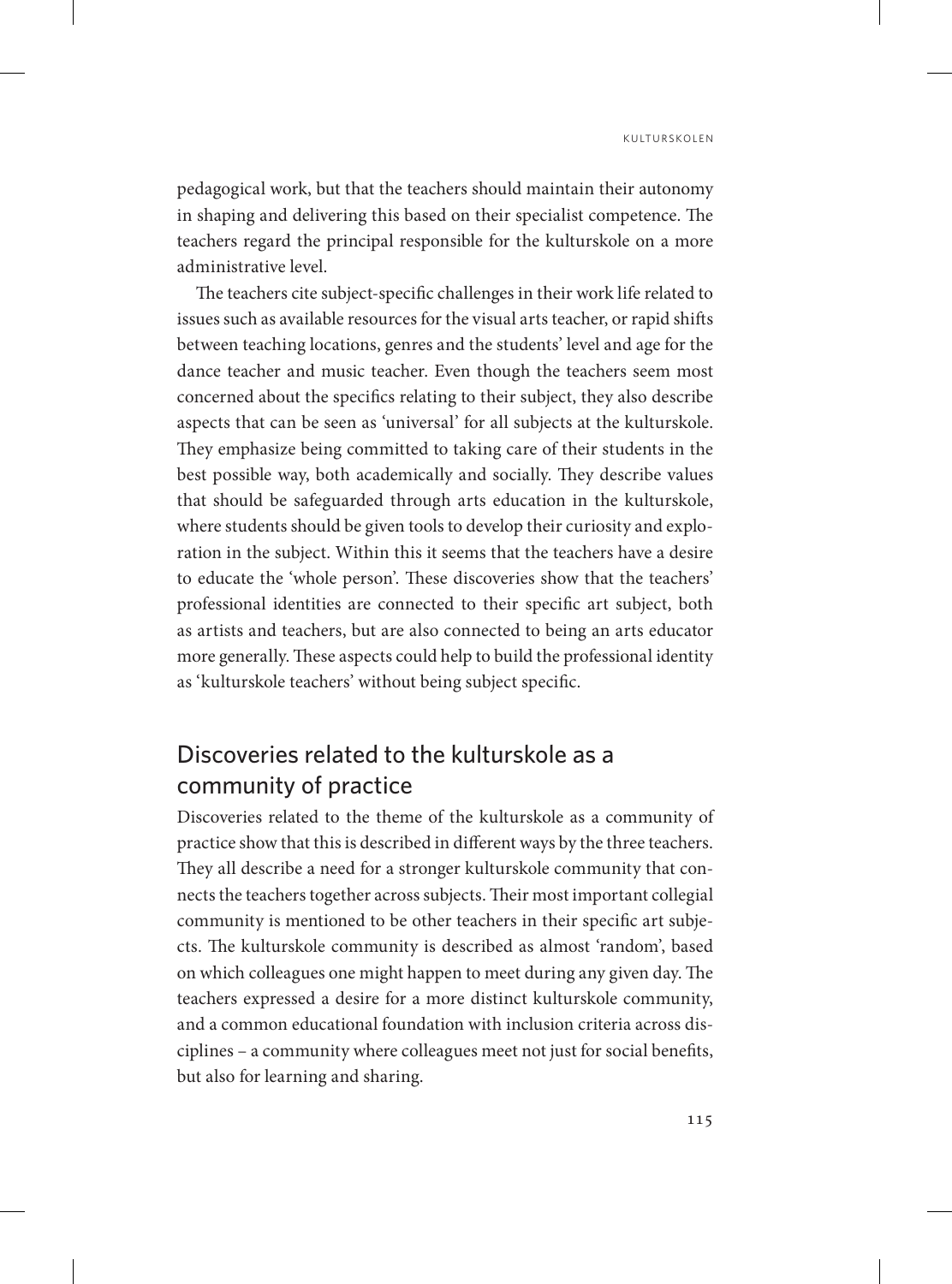The kulturskole teachers seem to enjoy the great degree of self-management in their work, but also describe challenges with this. They express a desire for clearer guidelines, which could strengthen the opportunities for collegial cooperation, community feeling and ensuring that the teachers' expertise is utilized in the best possible way. The responses show that the three teachers seem to agree on a desired process where the principal, in collaboration with the rest of the faculty, articulates a common vision for the kulturskole that would create direction and goals for the entire school based on the total competence that the kulturskole holds.

Historically, kulturskoles were predominantly music schools (Berge et al., 2019), and in this particular kulturskole where the research is situated, music is the largest subject. A discovery made during the research is how the two informants from dance and visual arts cite the balance between the school's different arts subjects as a central challenge for the kulturskole as a multidisciplinary community. The visual arts teacher and the dance teacher describe being concerned about balancing the different art subjects' position in the kulturskole and find it problematic that the entire kulturskole's administration has a music background.

# The kulturskole teacher: An autonomous subject specialist

This research shows that the three kulturskole teachers have strong connections to their professional identity as artist teachers within their arts subjects. At the same time, it is clear that there is a gap between this dual identity and the role they have as teachers in a multidisciplinary school. In the following sections I discuss aspects that can be part of what builds a common kulturskole teacher identity to establish a base for a kulturskole community where all teachers may fully participate.

A key finding to emerge from the three teachers' experience is that they emphasize their professional competence. This can be seen to be similar across the various arts subjects that the three teachers represent, and therefore could be seen as a unifying focus for the teachers. This particular specialist competency is central in the kulturskole teachers' opinions about autonomy and is in line with professional theory (Molander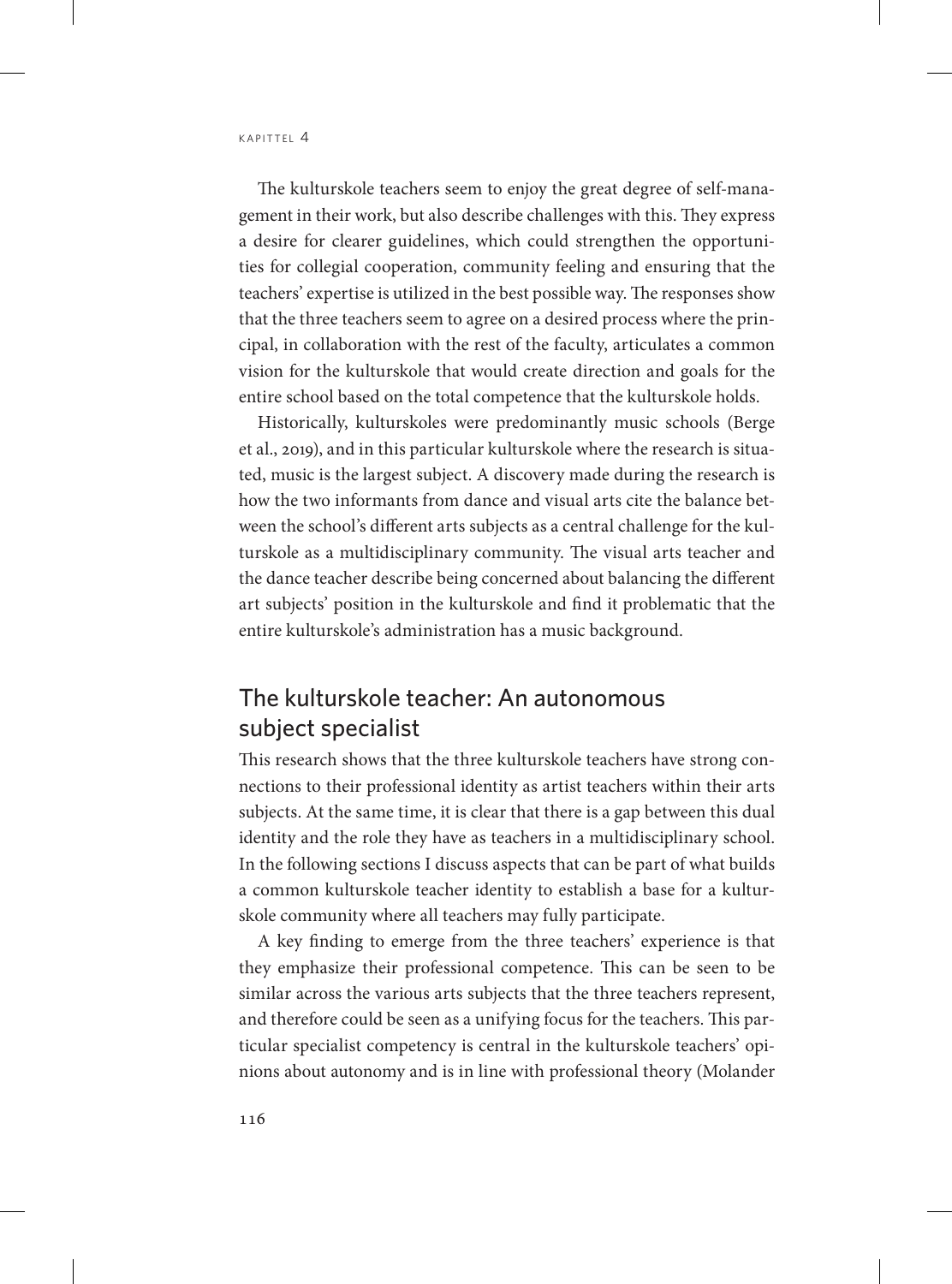& Smeby, 2013) and discussions of artist-teacher identity (Hatfield et al., 2006). Based on this explicit expertise, the kulturskole teachers seemed to have a desire to be autonomous in their work and have a sense of artistic freedom without direct involvement of the principal of the kulturskole. The research participants describe that the principal sets a general framework for the teachers' work, but that the teachers themselves plan and organize large parts of their workday. This notion resonates with findings in existing research pertaining to artist teacher theory, where the management of the school has more of a general responsibility to determine the teachers' duties within the school, without interfering with what goes on in the classroom (Hatfield et al., 2006).

At the same time as the teachers express their expectation of autonomy, they appear to share a desire for clearer pedagogical guidelines, based on the *teacher* aspect of the dual roles they hold as artist teachers. In the reflection letter shared by the music teacher he talks about the challenges of making long-term teaching plans, and a desire for guidelines for pedagogical choices. This involves leadership of the kulturskole, where the principal as a leader could work to balance between complete autonomy for the teachers on one hand, and a desire for clearer guidelines on the other. Again, this might be related to the reoccurring dilemma between autonomy and community, where overall pedagogical guidelines could be part of what builds the community of a school. In a community of practice context, Wenger (2010) suggests a process to illuminate the domain of collective competence in the community, which then works as a connecting factor in the practice of all members, even though they might be working autonomously on different tasks.

Although the teachers' descriptions of the kulturskole teacher profession seems to be primarily related to their art subject, there are several other aspects that could be seen to be valid across subjects for creating a basis for a kulturskole teacher's identity. The dance teacher described the importance of dance education in such a way that it could be considered across all arts subjects. She said: "A good kulturskole-teacher creates inquisitive, critical-thinking and exploratory students who work well individually and in collaboration, and provide the tools needed for students to develop in their subject". All three participants mentioned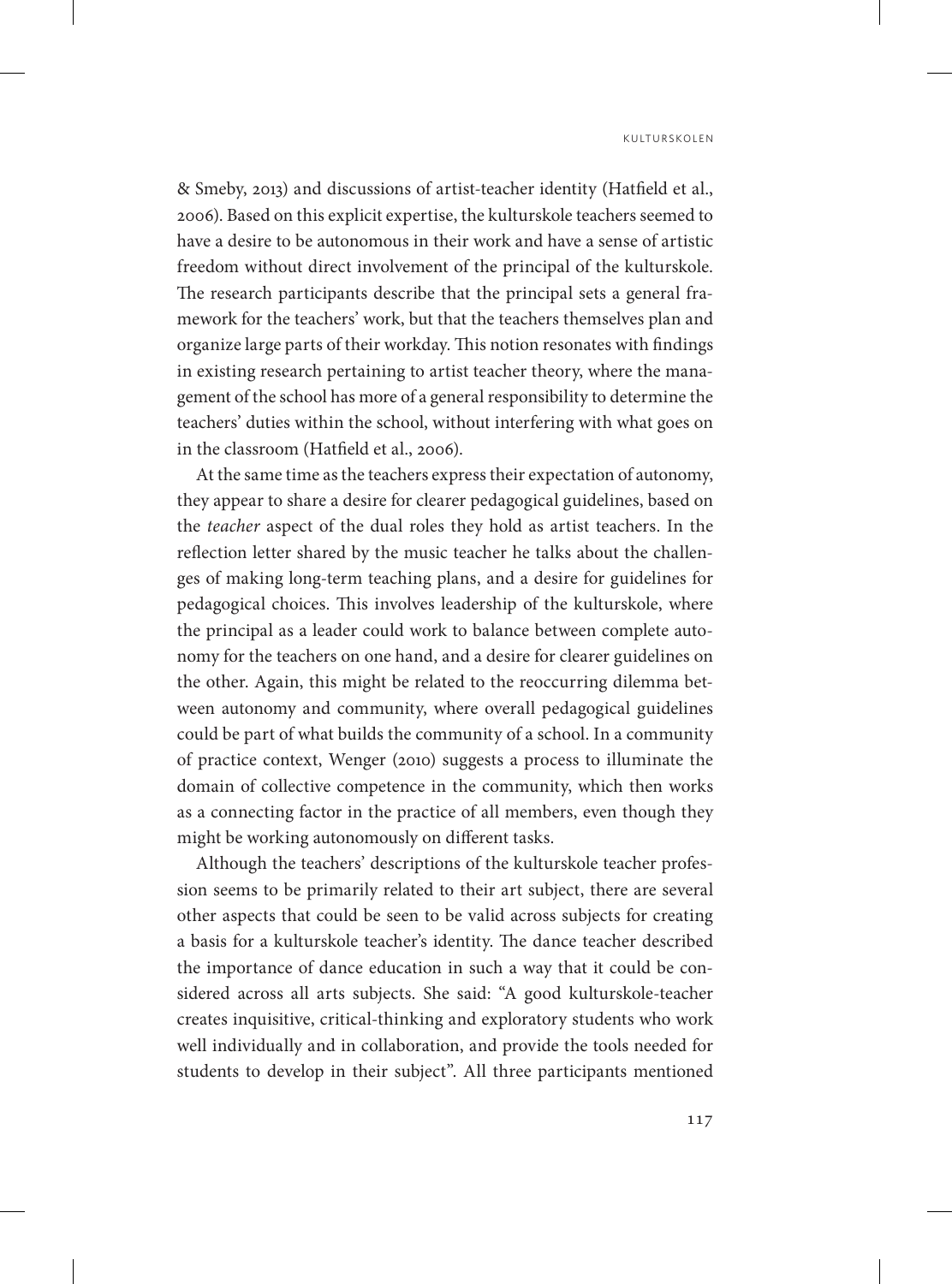values that they viewed could be shared across subjects. The visual arts teacher talked about the value of *seeing* the students. The music teacher talked about creating valuable meetings and relations with the students. The teachers' professional identity that initially and most visibly relates to their art subjects seems to contain pedagogical values that could be perceived as common and transferable across the diverse arts practices. From the participants' narratives it seems that these common values have not yet been clearly defined within the kulturskole. By allowing common pedagogical values to be made visible, highlighted and refined, there is the potential to create common content or crossovers between practices that could anchor a 'we' feeling for kulturskole teachers in a multidisciplinary kulturskole. In turn, this might provide room for autonomy *and* a sense of being part of a developed community of practice.

### A need for a unifying kulturskole community

According to Wenger (2018) a community of practice should be based on three elements: the domain, the community, and the practice. With Wenger's view in mind, I ask: Can these elements be defined in the kulturskole? First, there needs to be defined a domain to base the community of practice. The kulturskole as an organization could be viewed as the 'domain'. The teachers are all part of the kulturskole regardless of their subject, position percentage, or location for their actual teaching. Therefore, it could be understood that the kulturskole could be what ties the teachers together in the same network – the domain for the community of practice. Next, a community needs to be identified in the domain, with a common interest for all members to engage with. In order for this to be a genuine community, and not just a group of people who share a job title or place of work, there needs to be some sort of interaction and joint learning between the members of the community. The findings from the three participants experiences highlight how they mention the kulturskole as a community, but indirectly note that this community is hazily defined and operating at random. The visual arts teacher describes feeling lonely at work, wanting a stronger kulturskole community to connect to. Both the music teacher and the dance teacher describe a community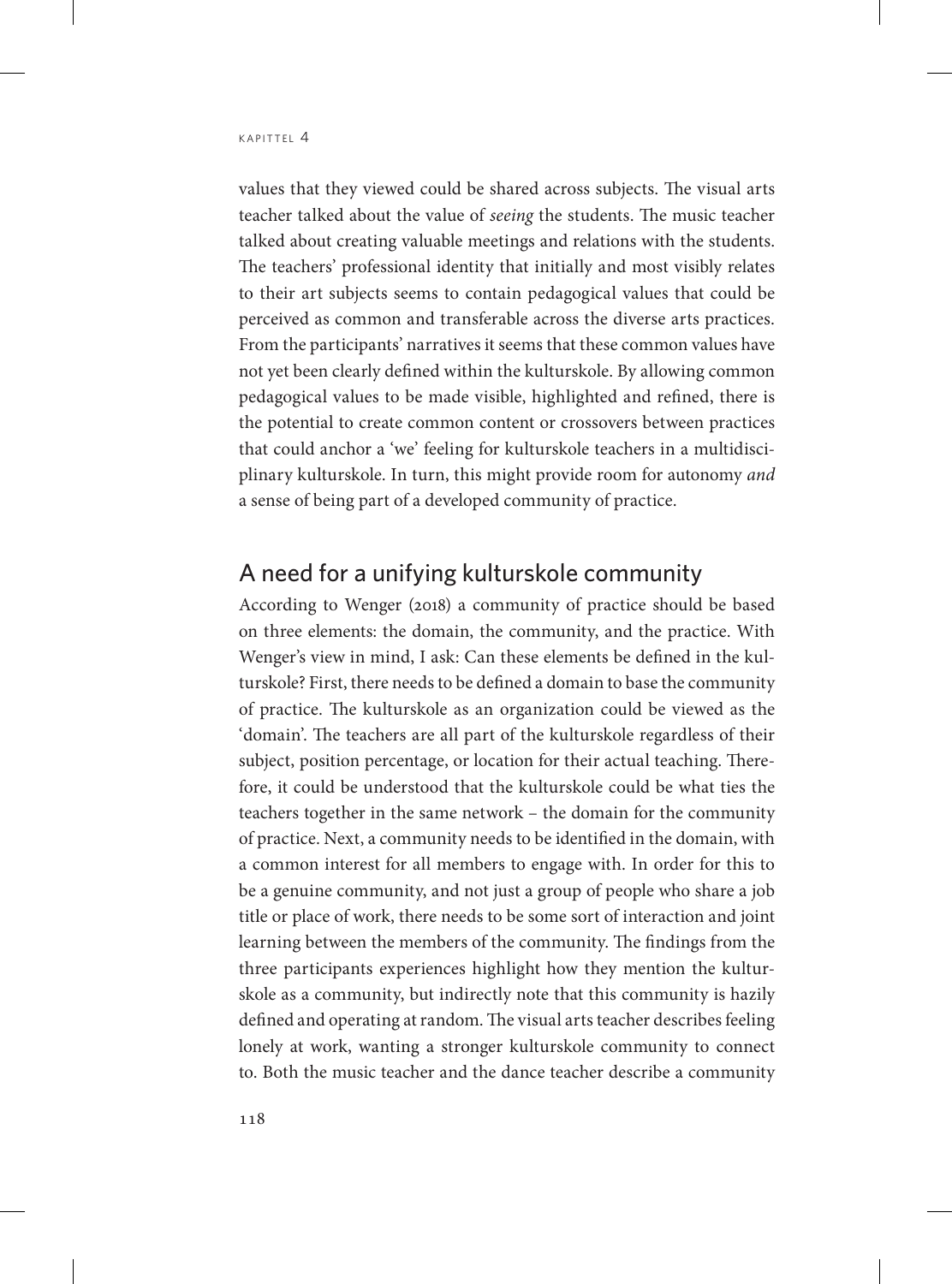based on the relationship with teachers from solely the same subject. The teachers mention no form of collective interaction between all the kulturskole teachers, or opportunities for sharing and learning from each other's practice. The teachers state that they are confident in their own competence, but in some way they all mention a longing for a stronger community to connect to for professional development. When discussing the idea of a community of practice, the element of community seems to be where the kulturskole needs to develop a strategy, particularly around how to formalize the actual sharing, learning and interaction between teachers, to come forward as a *community* of practice, and not just a domain of practice. This aspect links professional identity together with community, where the teacher's identity determines whether they perceive themselves as a participant of the community, and how they express their competence within the community (Farnsworth et al., 2016).

All three teachers sought to maintain a high degree of self-management in their work. Here is a possible contradiction between self and community, leading me to ask: Can one have both individual, subjectspecific autonomy and a community of practice at the same time? I think such a superstructure, with both aspects coexisting, can happen by giving the community a professional education that everyone sees the benefit and have ownership in. Thus, the organization of a kulturskole could be a further developed as a community, and not just an organization focused on coming together for the social aspects of engaging with others. It is important to note that a community of practice differentiates from a group, network or team by highlighting the learning and development process, not being driven solely by a task, project or a social structure (Wenger, 2010).

Such concerns offered by the three teachers show the importance of having a broad arts competency in the management of the kulturskole, in order to manage and understand teachers from all arts disciplines. For artist teachers with a strong professional identity, the management's limited of knowledge about the range of arts subjects might lead to them having negative perception of their managers, based on the lack of recognition they feel (Hatfield et al., 2006). Encompassing a broad arts competence could be taken care of either by the management possessing it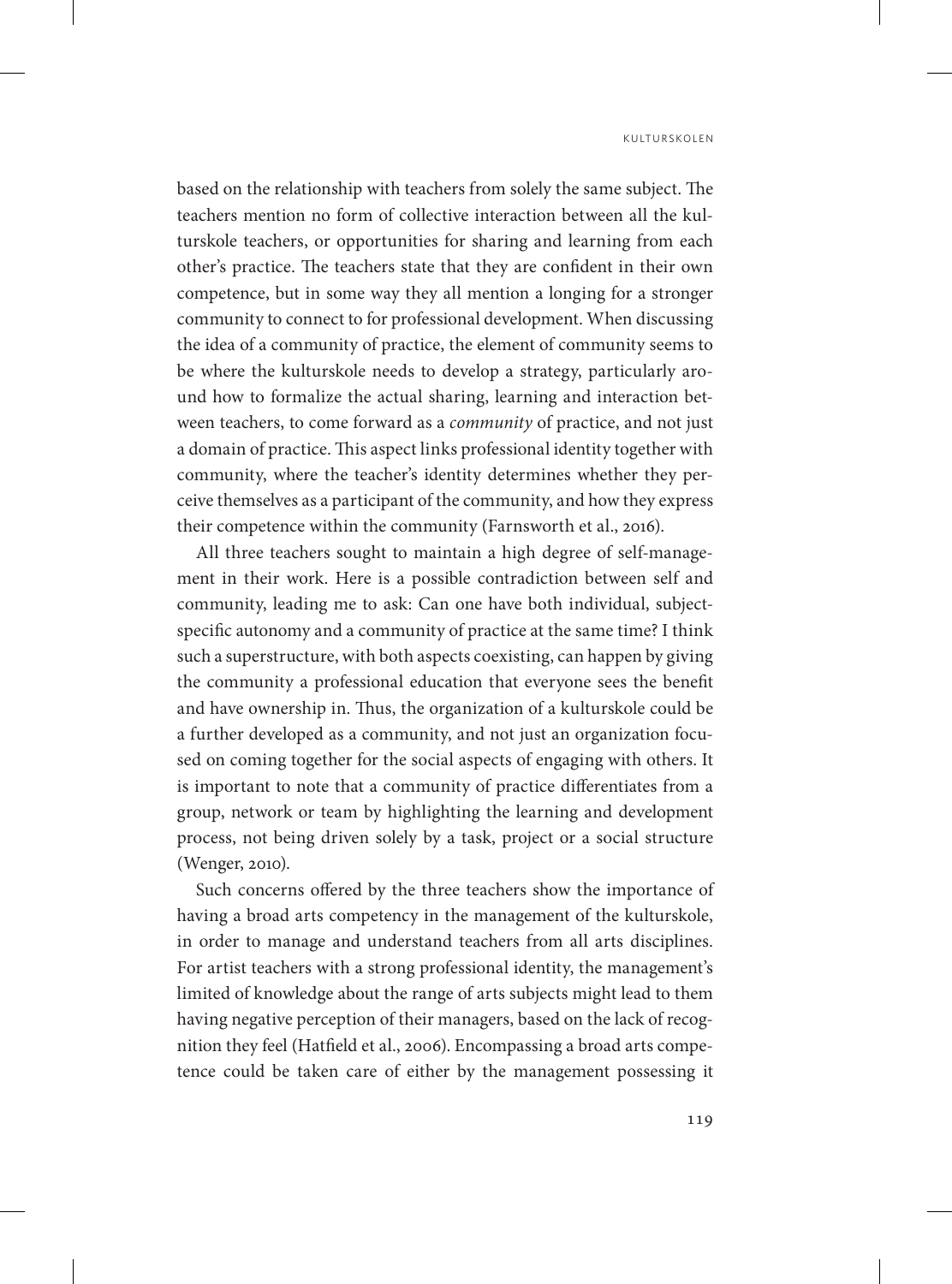themselves through the composition of a multi-disciplinary management group, or perhaps by adding processes where the special competencies that the teachers possess are utilized within the management process.

The informants' statements can be read as arguing for a unified balance between structuring the content of the subjects and the teaching, and the teachers' room for autonomy or self-management. I would argue that precisely this type of development work should be led by the principal and done through a synthesis of subjects, pedagogical principles, organizational and financial resources, internal priorities, political guidelines and possible opportunities for collaboration with other stakeholders. Of course, it would be crucial that all teachers within a kulturskole participate in this process to secure the foundational values contained in the teachers' professional identity and the core values that should be the kulturskole's common understanding. This is described by the music teacher as: "The academic plans must be developed in collaboration with the teachers so that both parties take ownership of the educational and didactic choices made".

By shaping and clarifying the kulturskole's values, vision and content and anchoring this in educational guidelines, there is the potential to foster a multidisciplinary community of practice that all kulturskole teachers feel connected to. Such a process may give teachers opportunities to make visible and anchor their subject area in a common foundation of values. Wenger (2010) refers to such a process as a 'realignment' between the community's regime of competence and the members' experiences of practice, with the means to secure the members' identification to the community. It can also be beneficial in an artist teacher context to create links between management and teacher competence (Hatfield et al., 2006).

### So, how do you become a kulturskole teacher?

A discovery in the responses from the kulturskole teachers involved in this study is how education seems to have an impact on the way the teachers describe their professional identity and their connection to being an 'artist teacher'. The teachers describe a strong connection to their art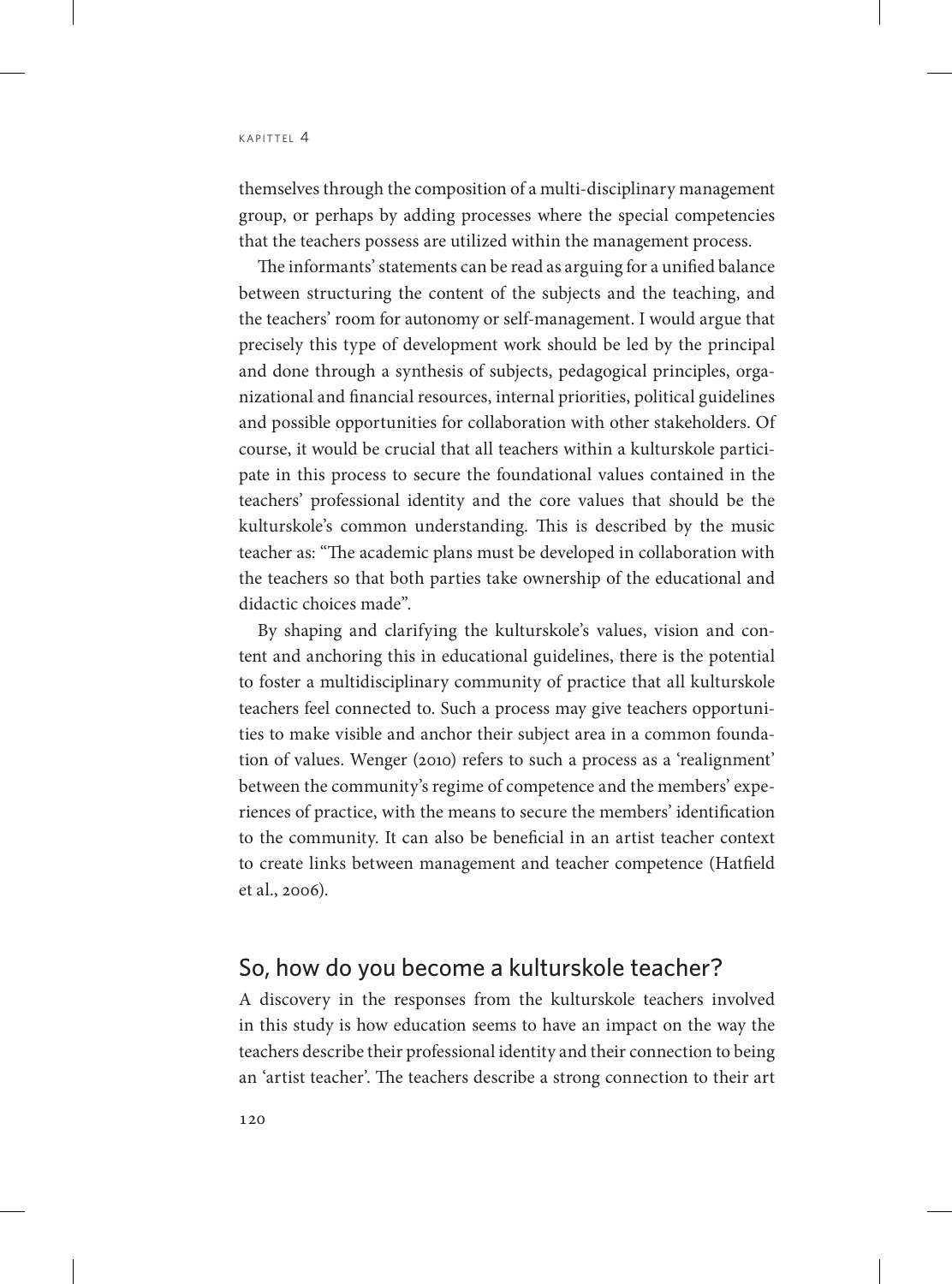and are self-employed artists in addition to being teachers. They all have an education with both performance and education foci, which seems to serve a big part of building their artist teacher identity. Simultaneously, this particular kulturskole also has teachers with an education that is solely educational, educating for example music *teachers* and not focusing on developing the students as professional artists. An interesting question to explore could be how these differences might lead to mismatches between the kulturskole teacher's professional identities, and if this can challenge the kulturskole community?

The tertiary education programmes for arts educators have different profiles and a wide variety of content. Several of the institutions that educate arts educators in Norway also have a performance focus. As mentioned in the opening of the chapter, there is no Norwegian education that directly addresses becoming a kulturskole teacher. The title of 'kulturskole teacher' therefore only becomes a profession because you 'by chance' are hired to teach in the kulturskole context. This is in line with findings made in previous research on the profession. For example, Jordhus-Lier (2018) who worked with 16 music teachers in the kulturskole and discovered that only one primarily identified with the title of 'kulturskole teacher'. Based on such findings it could be argued that the profession of being a kulturskole teacher should be an integrated aspect in education, where the theme 'being a kulturskole teacher' becomes part of all education qualifying for the profession. Hopefully this could help offer a more solid grounding to the profession, including both those who identify as artist teachers and teachers. Together this might give kulturskole teachers a common point of reference into the profession, without necessarily being subject specific, and in turn this could serve as an important tool to build a strong community of practice in the kulturskole.

# **Closing considerations**

This chapter has revealed that the kulturskole as a community of practice is undefined, where the teachers find themselves in an interface between a strong connection to their subject competence and thus an expectation of autonomy, and a need for a unifying community. The teachers want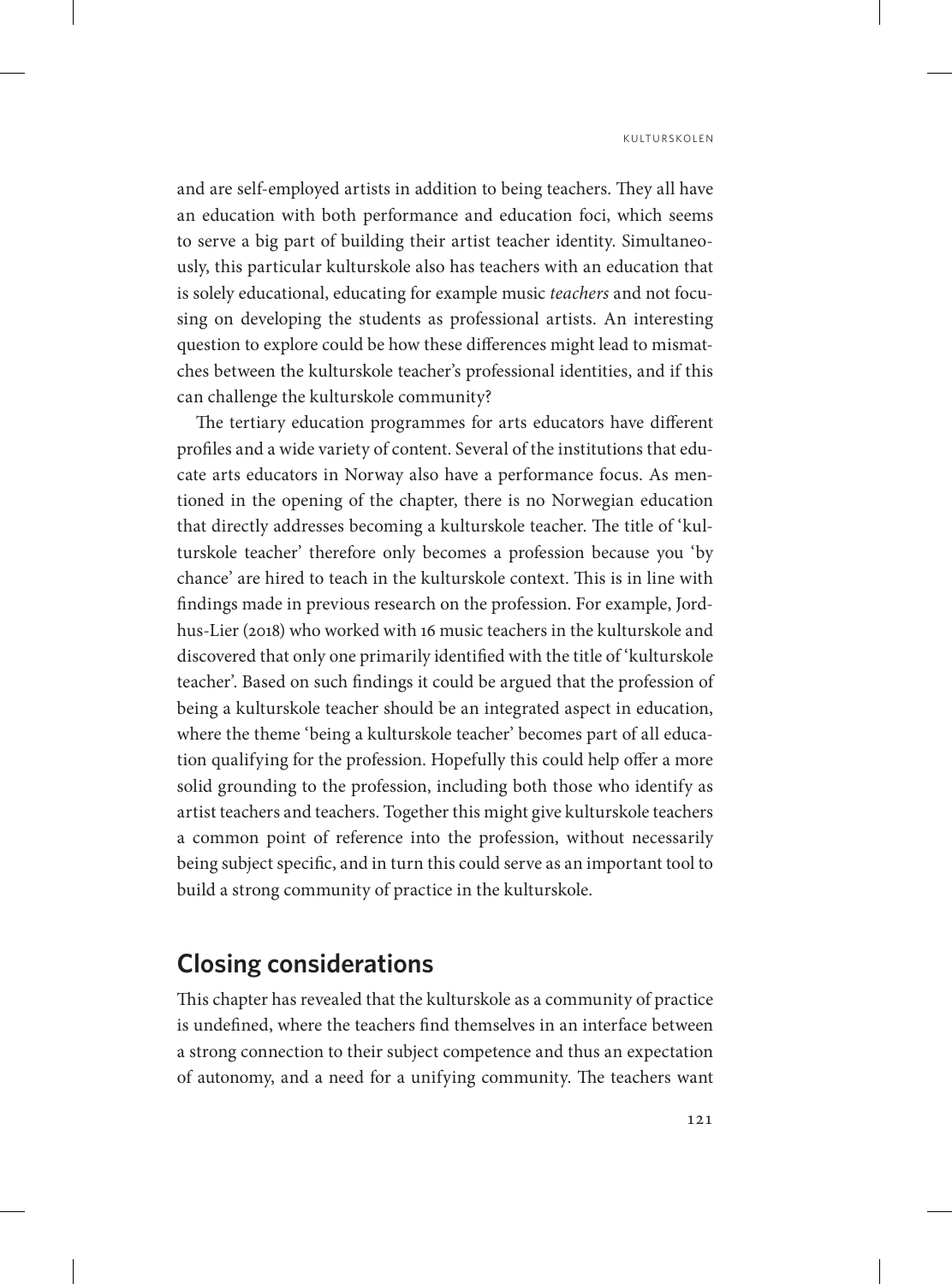their independence, but not loneliness. This discovery relates both to the professional identity of the kulturskole teachers, the kulturskole organization, and the mandate of kulturskoles. Thus, there seems to be a need for a process that sets out what the domain of the community can be built on, where the principal has overall responsibility for taking care of the kulturskole, but the teachers take care of the subject-specific aspects. I suggest that there is a need to form a visible superstructure between the arts that creates a community around being employed in a kulturskole, a community of practice that both holds teachers' subject-specific expertise and gives autonomy, while having a common educational value foundation, and a more unified kulturskole, which agrees on its intentions and direction. This will not only have organizational ramifications but could also shape social and political perspectives of the role kulturskoles have in Norway. If municipalities as kulturskole 'owners' are to allocate further resources to kulturskoles, it is important that those with municipal political decision-making authority also see the importance of having well-functioning kulturskoles with a wide range of services. The discoveries made in this research show that the teachers in kulturskoles should not work in a vacuum without contact with colleagues, and kulturskoles must also connect with the local communities and contexts they seek to serve.

In the process of this project, I became acquainted with previous research in the field and became aware that much of the prior research focused on music, or music education. In turn, this research has relied heavily on this body of scholarship that has a music emphasis. Although much of the research is transferable to other arts subjects in the kulturskole, the differences and similarities of arts subjects, that make the kulturskole field so complex, must be acknowledged. In a leadership context I see it is crucial for management of the kulturskole to be aware of this uniqueness and take into account the factors that make the organization special.

Throughout this chapter I have sought to show how the kulturskole as a concept is unique in its form. It is not a general school system, it is not nonformal education, nor is it a private arts education context. The kulturskole can be seen a hybrid of all these, and this uniqueness creates unique challenges and exciting potential. In light of this research, I believe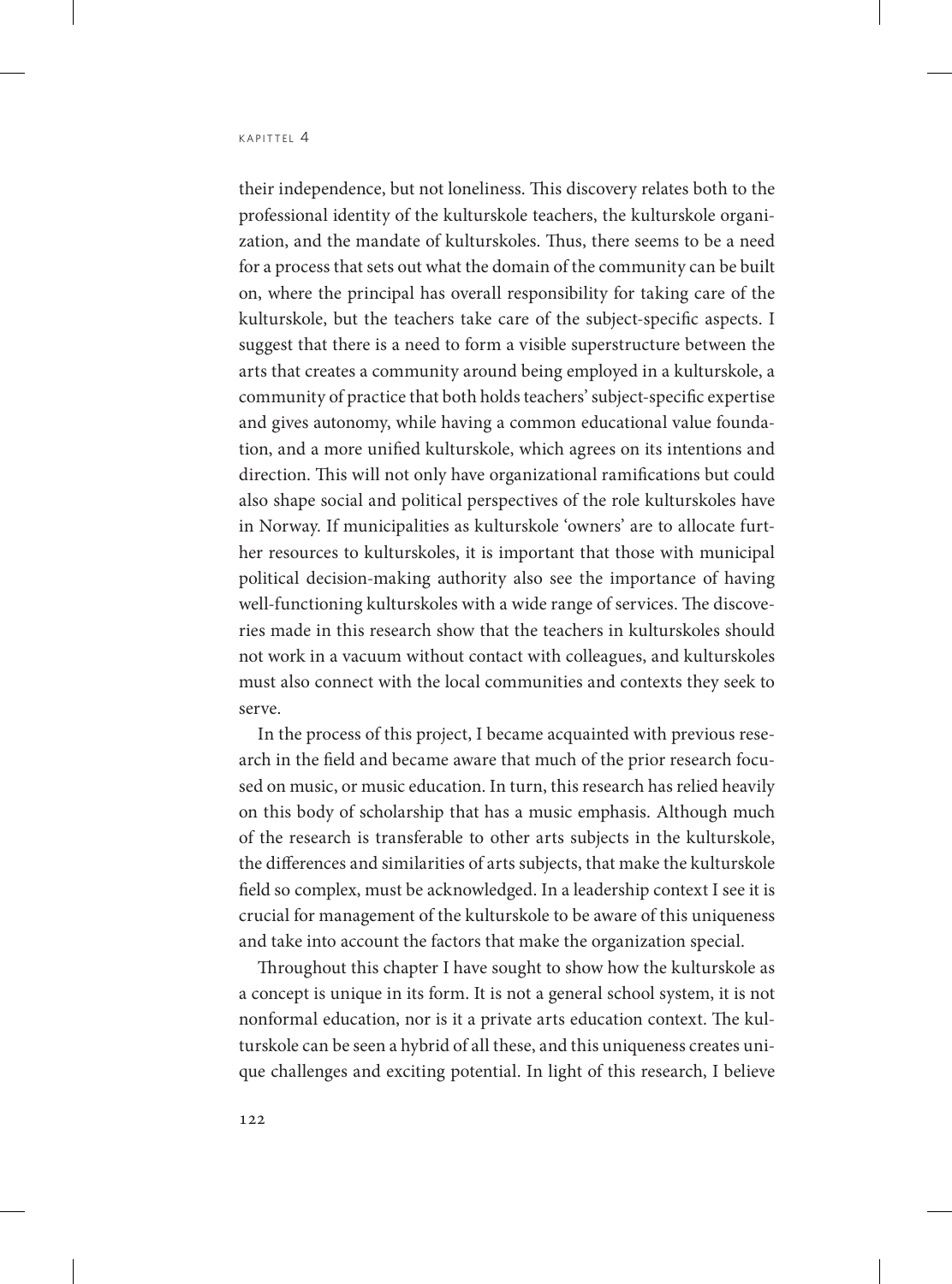that the multidisciplinary community of the kulturskole, and within this the professional identity of kulturskole teachers, can be made more visible, developed, and integrated. I close this chapter with a reflection that I had as a kulturskole teacher:

*I lay out my plans for the following week of teaching. One of the music teachers shared a creative co-operation exercise for young students with me, and I plan on using it in ballet class tomorrow. Wednesday is a meeting with a team of teachers from all disciplines, to plan a performance with some of higher-level students aiming for professional careers as artists. I am choreographing a modern piece for my groups of graduating dancers, accompanied by live music from a few of the music teachers' students – something different from our usual Spotify playlist. Next week, I'll have some time in the staff meeting to tell the other teachers about how I managed to build the confidence of a teenager who struggled with her self-esteem and motivation by giving her some simple tools. I am certain the other teachers have students with the same problems – I feel eager to share my experience. This reminds me that as kulturskole teachers we are not just teaching students how point their feet or hold a steady rhythm, we are educating them to*  explore their minds, their creativity, to socially interact and express themselves *with emotional intelligence. I get ready for the upcoming week with feeling proud – proud to be part of the kulturskole and proud of our contribution to the children in our community.*

# **Acknowledgements**

I wish to sincerely thank professor Rose Martin for her great contribution as a mentor in the work with this chapter. I would also like to acknowledge the three kulturskole teachers who contributed to the research, thank you for sharing your thoughts and insights.

### **References**

Aglen, G. S. (2018). Kulturskolen og kulturskolelæreryrket – fenomener i endring. En intervjuundersøkelse av kulturskolelærerutdanneres forståelse av kulturskolefeltet. *Nordic Journal of Art and Research*, *7*(1). [http://dx.doi.](http://dx.doi.org/10.7577/information.v7i1.2828) [org/10.7577/information.v7i1.2828](http://dx.doi.org/10.7577/information.v7i1.2828)